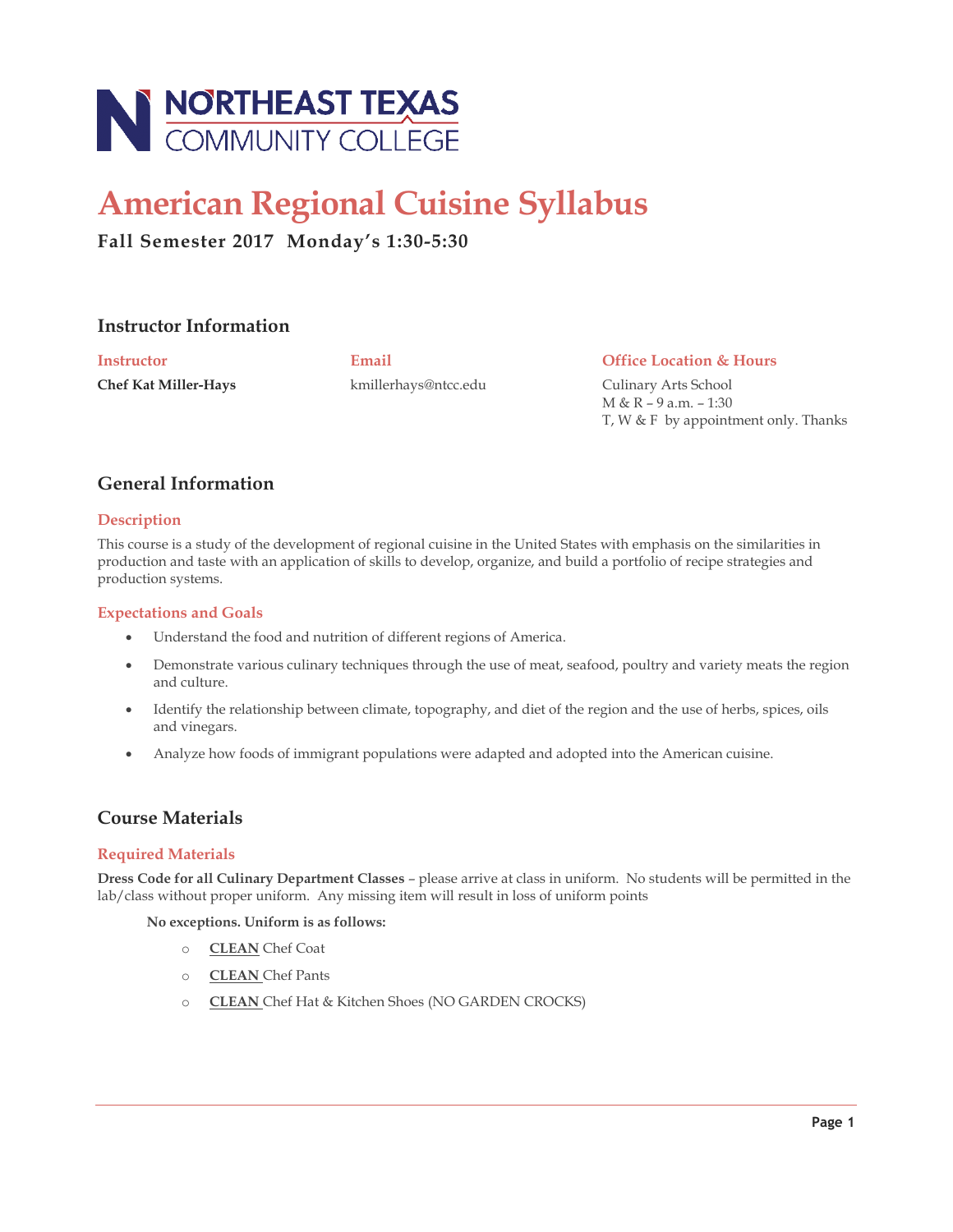- **Equipment Needed** for this class:
	- o Knife Kit, Notebook, Pens/Pencils, Sheet Protectors, Spiral/Tablet, notecards, sharpie and a thermometer

#### **Optional Materials**

- Some students like to keep a bleach pen and super glue in their knife kits.
- Additional text: The Deluxe Food Lover's Companion by Sharon Tyler Herbst and Ron Herbst (this is not required but is very helpful. It's about 10 bucks and has 6,700 food definitions)

## **Required Text**

**Textbook: American Regional Cuisine 3rd Edition by Michael F. Nenes ISBN: 978-1-118-52396-4**

## **Course Outline**

- 1. The Cuisine of New England
- 2. The Cuisine of the Mid-Atlantic
- 3. The Cuisine of the South
- 4. Floribbean Cuisine
- 5. Louisiana's Cajun and Creole Cuisines
- 6. The Cuisine of the Central Plains
- 7. Texas and Tex-Mex Cuisine
- 8. The Cuisine of the Southwest and the Rocky Mountain Region
- 9. The Cuisine of California
- 10. The Cuisine of the Pacific Northwest
- 11. The Cuisine of Hawaii

These outlined regions will not stay in this order and will be paired at times into a single class.

# **Additional Information and Resources**

**Grading**: Quizzes: 20% Class Participation: 40% Practicals: 20% Projects/Portfolio 20%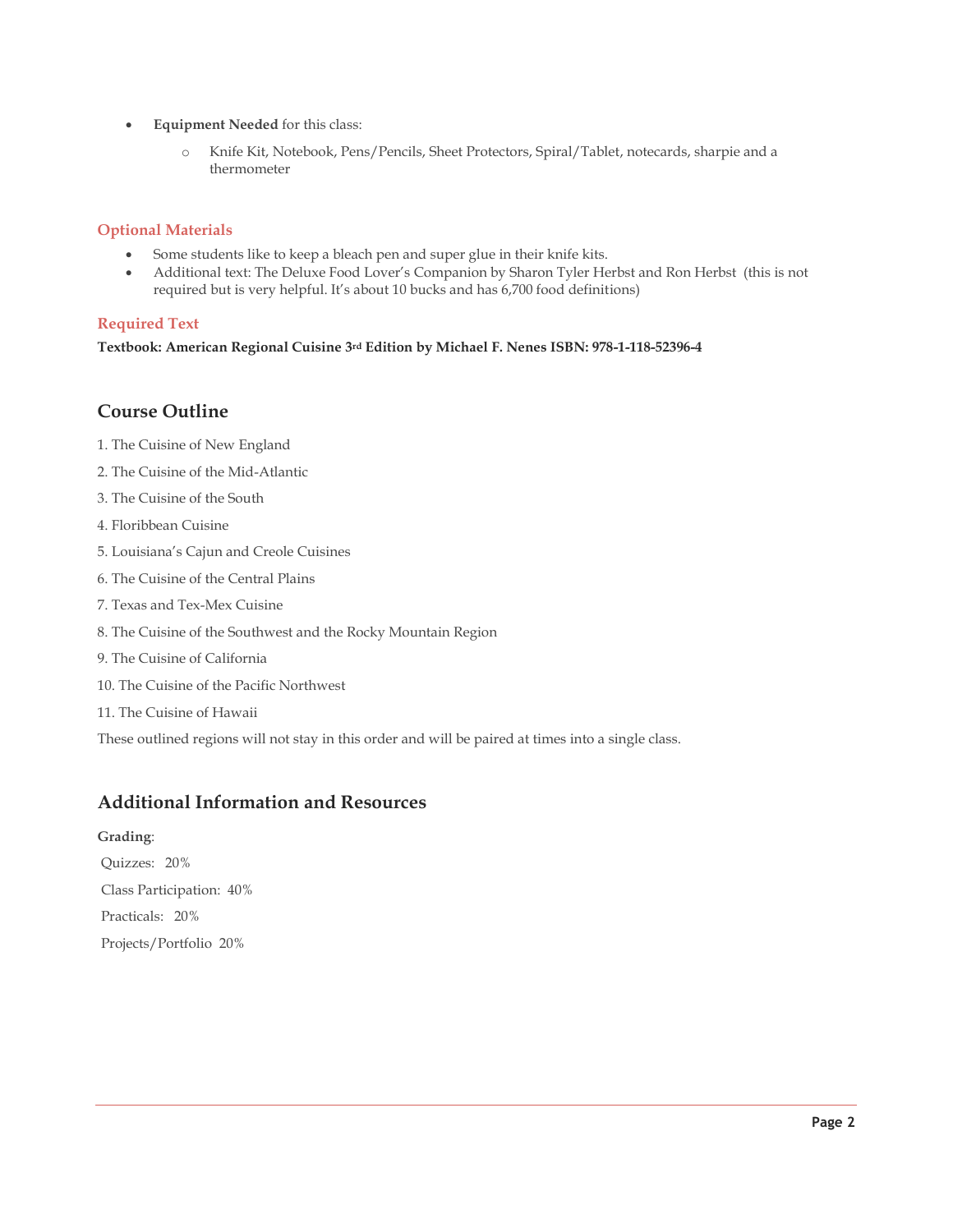The grading scale below will be used to determine your final grade.

| 90-100     |   |
|------------|---|
| 80-89      | В |
| 70-79      |   |
| 60-69      | г |
| 59 & below |   |

**Quizzes and Homework:** There will be written and oral quizzes and homework throughout the semester. These will be announced and unannounced. Your lab uniform line-up is also part of this grade. We will discuss all homework due dates and times prior to turning them in. Some assignments will require more class time and therefore will be finished during the following lecture class.

**Practical:** Students will be required to test their skills on their own during two of these hands on tests. THESE CAN NOT BE MADE UP. The practical goes with your written mid-term and written final for those respective grades.

**Class Participation:** Class participation is based on attendance, discussion, and participation. There will be no makeup days for class participation. Class attendance is required. If you have more than three unexcused absences, you should consult with me about your grade. Anyone who wishes to withdraw from class must take the responsibility to formally drop with the Registrar; otherwise a failing grade will be given.

## **PORTFOLIO INSTRUCTIONS:**

Comprehensive notebooks are to be kept throughout the semester. Pictures of finished recipes and complete dishes are encouraged. This notebook is for you, it will contain everything you learn in this class and will be a valuable tool for you to have in the future.

- Each student will keep a extensive notebook for this class
- Notebook is to be turned in on Monday during the week of Friends and Family
	- No late notebooks will be accepted, failure to turn in notebook will result in a grade of ZERO.
- Notebook is to include:
	- o Title Page (Your name & Class Name)
	- o Class Notes (your notes, not someone else's!) typed or hand written
	- o All recipes and pictures (CLEAN!) with notes on back, or attached
		- All recipes should have grade you received in the top right corner
		- Pictures should be with or right behind recipe
	- o All Class Handouts
	- o All quizzes/tests
	- o All homework not related/attached to recipes
	- o All sections should be separated and labeled

#### **Lab Clean-Up**

All students are expected to participate in class/lab clean up. You are responsible for your tools, dishes and area during production; once graded, you are expected to help out in the clean-up process.

- All dishes/pots and pans/bowls/utensils will be washed, dried and stored properly.
- All equipment will be cleaned and wiped down with sanitizing solution.
- All small parts will be stored with their accompanying equipment (lid/blades with the processor, etc.)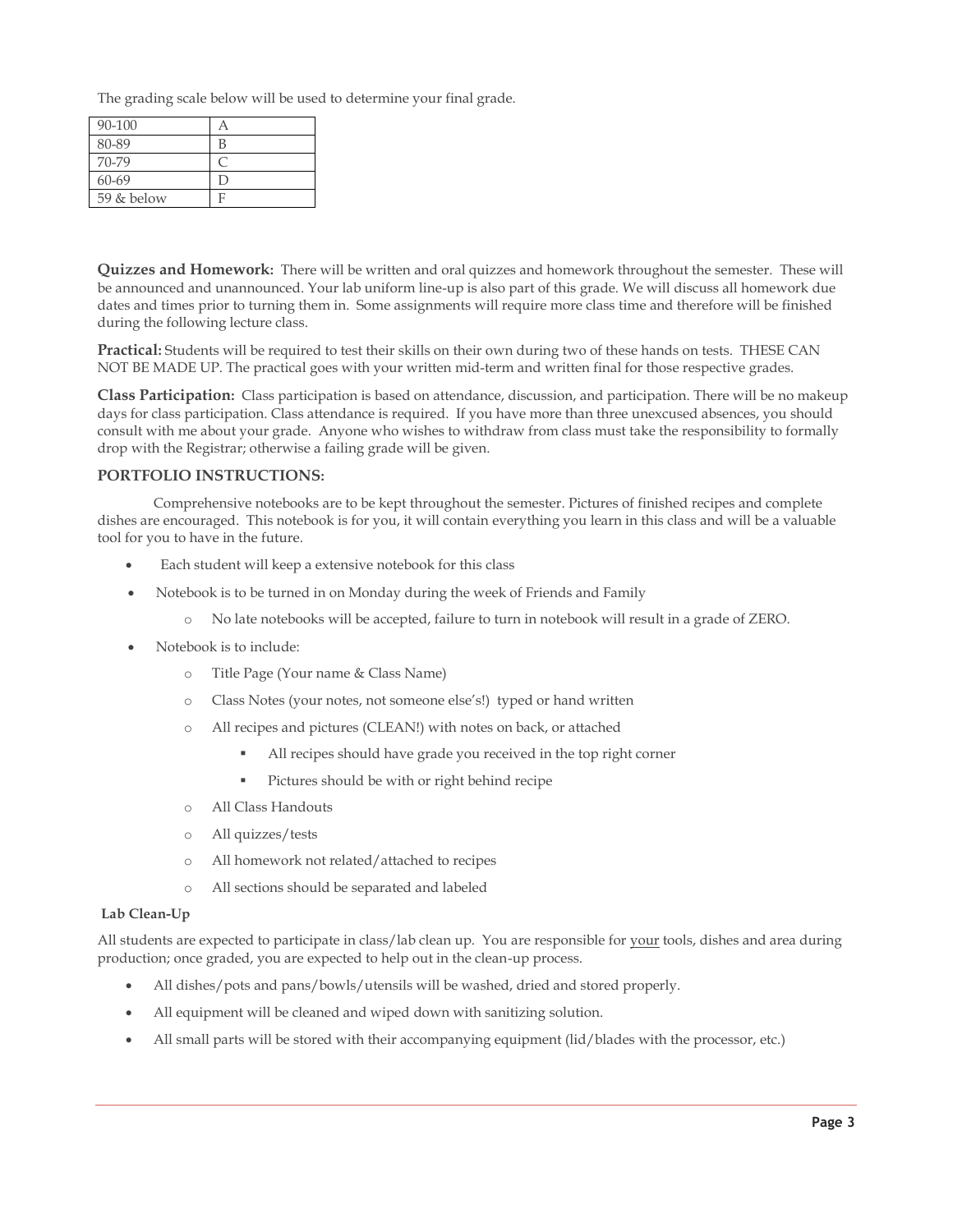- Floors will be thoroughly swept, trash bagged and removed to the outside bins, then mopping. Mopping will be final activity before class dismissal.
- Dirty towels will be placed in washing machine
- Failure to participate actively in clean-up will result in a zero-grade for the day.
- Our profession is one based on tradition and respect. Respect your instructor, your chefmates, your kitchen and most of all, respect yourself.

#### **Lab etiquette:**

#### **In addition to having all recipes and equipment you will need to abide by the following kitchen policies:**

- No jewelry except a wedding ring (absolutely no facial piercings and only one small pair of earrings such as studs –male or female)
- Clean shaven faces only
- Students hair must be restrained (no pieces hanging out in front)
- No long or fake or painted finger nails
- Students top button must be buttoned in the kitchen
- Personal hygiene is a must! We work in small spaces.
- Proper shoes must be worn in the kitchen with socks. This is for safety and hygiene and is a must! \*\*\*\*\*These are the most broken rules and the most watched for now. When you enter the kitchen each time you will wash your hands, line up in front of the pan and spice racks, present your recipes and be ready for inspection. Any student not in compliance with kitchen rules and or not ready for class will get one warning to go and correct the situation (if it can be correctly right then it should be) and if not corrected the student will be asked politely to leave the kitchen. Please be advised that this action will result in zeros for the day that CAN NOT be made up.

#### **ADA Statement**

It is the policy of Northeast Texas Community College to provide reasonable accommodations for qualified individuals who are students with disabilities. This College will adhere to all applicable federal, state and local laws, regulations and guidelines with respect to providing reasonable accommodations as required to afford equal educational opportunity. It is the student's responsibility to arrange an appointment with a College counselor to obtain a Request for Accommodations form. For more information, please refer to the Northeast Texas Community College Catalog or Student Handbook.

**Family Educational Rights And Privacy Act (Ferpa):** The Family Educational Rights and Privacy Act (FERPA) is a federal law that protects the privacy of student education records. The law applies to all schools that receive funds under an applicable program of the U.S. Department of Education. FERPA gives parents certain rights with respect to their children's educational records. These rights transfer to the student when he or she attends a school beyond the high school level. Students to whom the rights have transferred are considered "eligible students." In essence, a parent has no legal right to obtain information concerning the child's college records without the written consent of the student. In compliance with FERPA, information classified as "directory information" may be released to the general public without the written consent of the student unless the student makes a request in writing. Directory information is defined as: the student's name, permanent address and/or local address, telephone listing, dates of attendance, most recent previous education institution attended, other information including major, field of study, degrees, awards received, and participation in officially recognized activities/sports.

#### **Academic Honesty**

All forms of academic dishonesty including cheating on tests, plagiarism, collusion, and falsification of information call for discipline.

*Cheating* on tests is defined to include the following:

Copying from another student's paper;